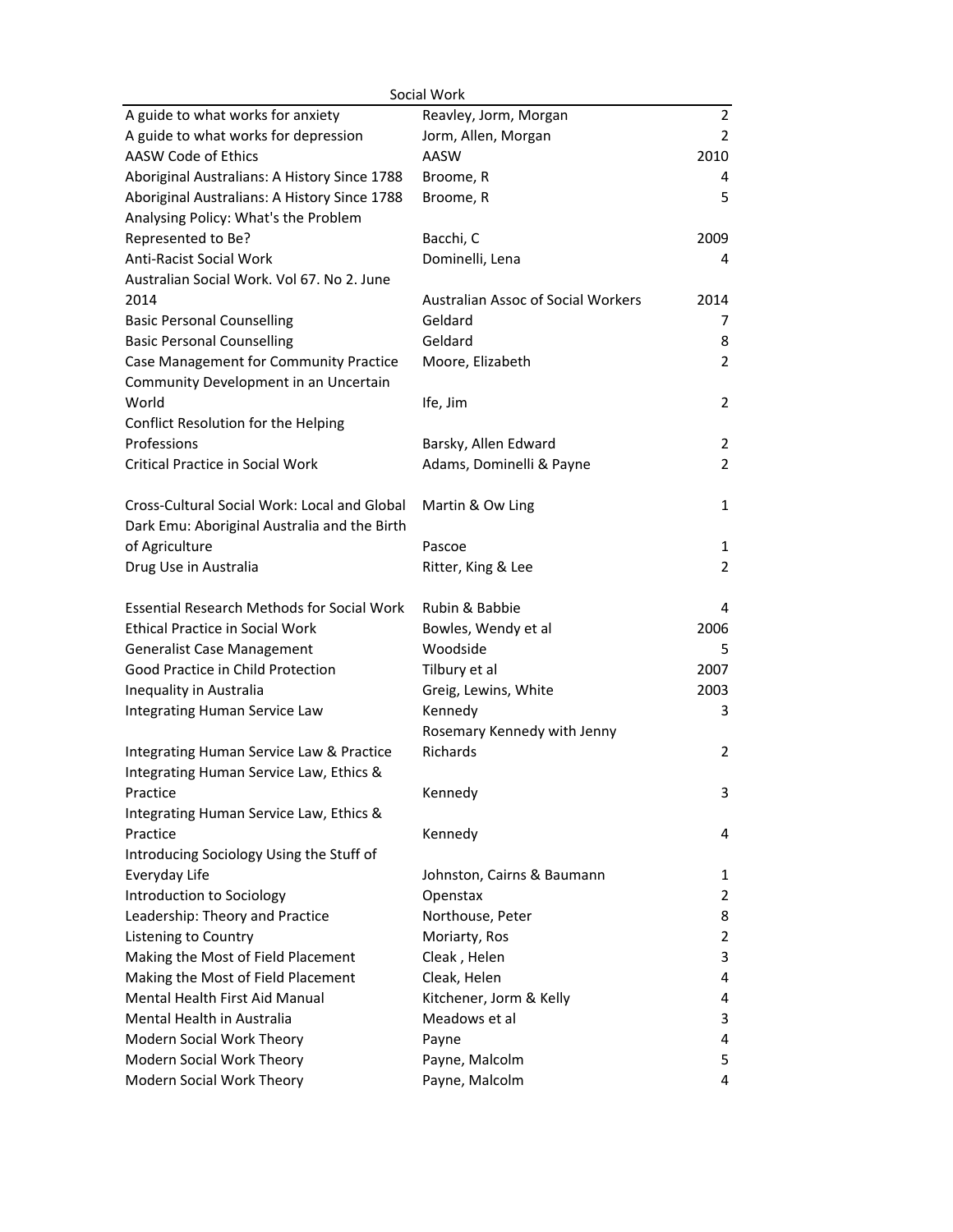| Organisations and Management in Social       |                                    |                |
|----------------------------------------------|------------------------------------|----------------|
| Work                                         | Hughes & Wearing                   | 3              |
| Our Voices                                   | Bennett/Green/Gilbert              | 1              |
| <b>Our Voices</b>                            | Bennett/Green/Gilbert              | 2              |
| <b>Our Voices</b>                            | <b>Bennett</b>                     | $\overline{2}$ |
| Oxford Dictionary of Sociology               | Scott, John                        | 4              |
| Penguin Dictionary af Sociology              | Abercrombie, Hill & Turner         | 5              |
| <b>Qualitative Research Methods</b>          | Berg/Lune                          | 8              |
| <b>Qualitative Research Methods</b>          | Berg, Bruce & Lune, Howard         | 9              |
| Reforming Child Protection                   | Lonne, Parton, Thomson & Harries   | 1              |
| <b>Research for Social Workers</b>           | Alston, Margaret & Bowles, Wendy   | 3              |
| Secret Squirrel Business - A Guide to Mental |                                    |                |
| <b>Health Recovery</b>                       | Middlemiss, Jenny                  | 2012           |
| <b>Skills for Human Service Practice</b>     | O'Hara                             | 2              |
| Social Policy in Australia                   | McClelland, A & Smyth, P           | 3              |
| Social Policy in the Post Welfare State      | Jamrozik, A                        | 3              |
| Social Research Methods                      | Walter, M                          | 3              |
| Social Research Methods                      | Walter, M                          | 4              |
| Social Work: Fields of Practice              | Alston, McCurdy & McKinnon         | 3              |
| Social Work: From Theory to Practice         | Connolly, Marie                    | $\overline{2}$ |
| Social Work: From Theory to Practice         | Connolly                           | 3              |
| Social Work: From Theory to Practice         | Connolly                           | $\overline{2}$ |
| Social Work Management and Leadership        | Lawler, John and Bilson, Andy      | 1              |
| Social Work Practice in Mental Health        | Bland, R                           | $\overline{2}$ |
| Social Work Practice in Mental Health        | Bland                              | $\overline{2}$ |
|                                              | van Krieken, Habbis, Smaith, Maton |                |
| Sociology                                    | et al                              | 7              |
| Sociology - Australian Connections           | Jureidini, R. & Poole, M           | 3              |
| Sociology - Themes & Perspectives            | Van Keiken, R et al                | 3              |
| The Child in Mind                            | Barker, Judy & Hodes, Deborah      | 3              |
| The Organisactional Context of Human         |                                    |                |
| Service Practice                             | Ozanne & Rose                      | 2012           |
| The Organisational Context of Human Service  |                                    |                |
| Practice                                     | Ozanne & Rose                      | 2012           |
| The Parable of the Tribes                    | Andrew Bard Schmookler             | 2              |
| The Practice of Social Research              | Babbie, Earl                       | 11             |
| The Reflective Journal                       | Bassot, Barbara                    | 2              |
| The Road to Social Work & Human Service      |                                    |                |
| Practice                                     | Chenoweth & McAuliffe              | 3              |
| The Road to Social Work & Human Service      |                                    |                |
| Practice                                     | Chenoweth & McAuliffe              | 4              |
| The Road to Social Work & Human Service      |                                    |                |
| Practice                                     | Chenoweth & McAuliffe              | 5              |
| The Skilled Communicator in Social Work      | Healy, Karen                       | 1              |
| The Social Work Assignments Handbook         | Foote, Taylor, Quinney             | 0              |
| The Sociological Quest                       | Willis E                           | 5              |
| The Sociological Quest                       | Evan Willis                        | 5              |
| The World: A Beginners Guide.                | Therborn, G                        | 2011           |
| Understanding Child and Family Welfare       | Connolly                           |                |
|                                              |                                    |                |